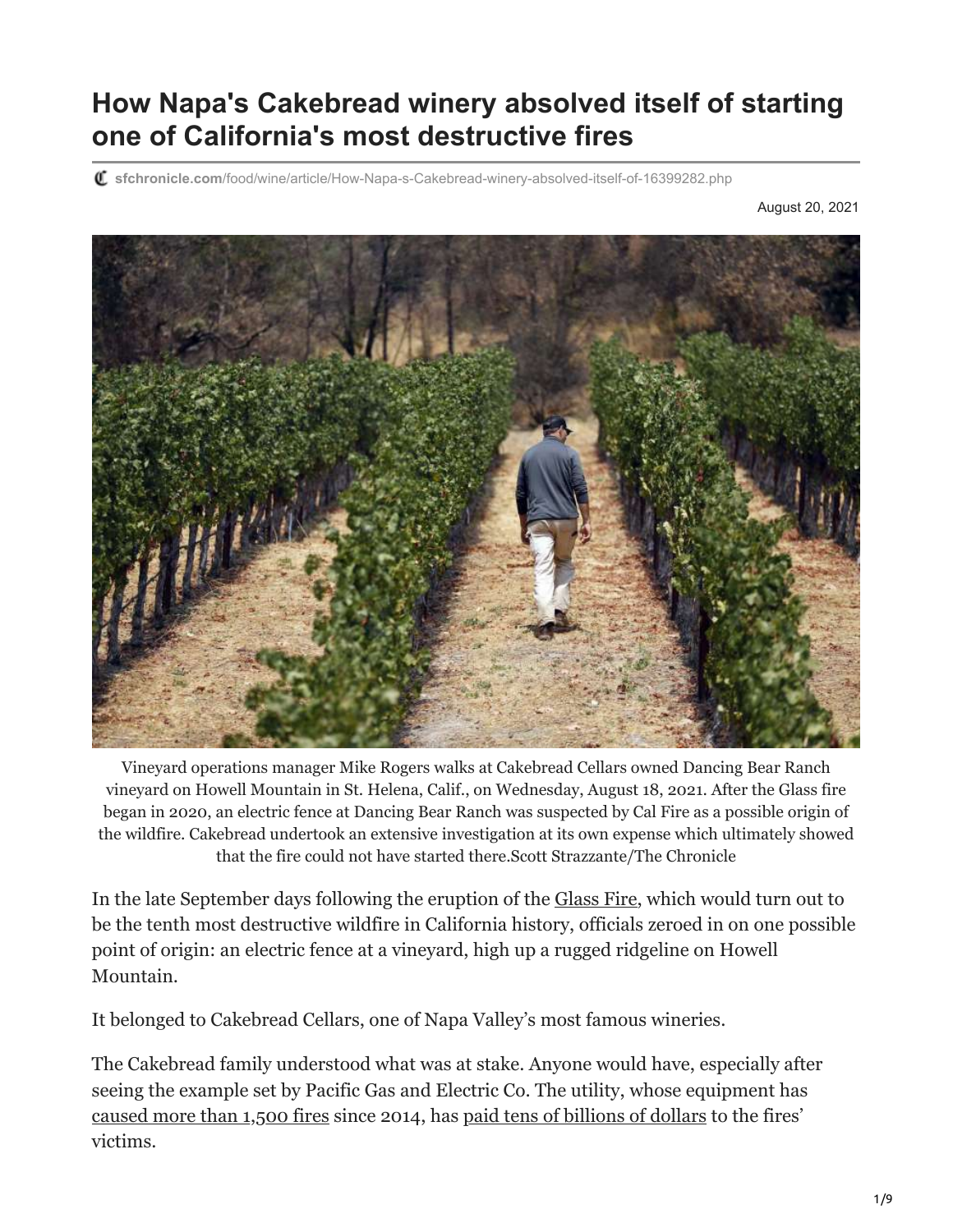If Cakebread's vineyard fence were found to have sparked the Glass Fire, and if the winery were found guilty of negligence or another statutory violation, it would have been vulnerable to lawsuits from Cal Fire, the state's firefighting agency, as well as the owners of 650 destroyed homes.

Those damages would amount to "a very sobering number," said Richard Linkert, a lawyer representing Cakebread. "I know it would have a lot of zeroes."

So the Cakebreads jumped to action. Rather than wait for Cal Fire to complete a report on the fire's origins, a process that could take upwards of a year, the winery undertook its own investigation.

Soon they'd retained Linkert, an experienced wildfire attorney who proceeded to hire an extensive crew of forensic and technical experts. The findings from this commission, which focused on analyses of photographs taken in the fire's early hours, exonerated Cakebread, showing that the fence did not ignite the Glass Fire and that the blaze did not start on its property.

[Those findings heavily informed Cal Fire's own investigation, whose results were published](https://www.sfchronicle.com/bayarea/article/Cal-Fire-unable-to-determine-cause-of-2020-Glass-16385553.php) last week. The evidence that Cakebread provided allowed investigators to "rule out" their vineyard property, fire captain Gary Uboldi wrote. (PG&E power lines were also ruled out.) Ultimately, Uboldi and his colleagues were unable to determine an exact cause or point of origin for the Glass Fire.

### **The Glass Fire's origins**

Heat maps taken by the California National Guard at 4:16 a.m. on Sept. 27, 2020, in the early hours of the Glass Fire, show that the fire had begun but was not yet at Cakebread's Dancing Bear Ranch property. That proved to Cal Fire investigators that the vineyard fence could not have been the cause of the fire.



Source: California Department of Forestry and Fire Protection

John Blanchard / The Chronicle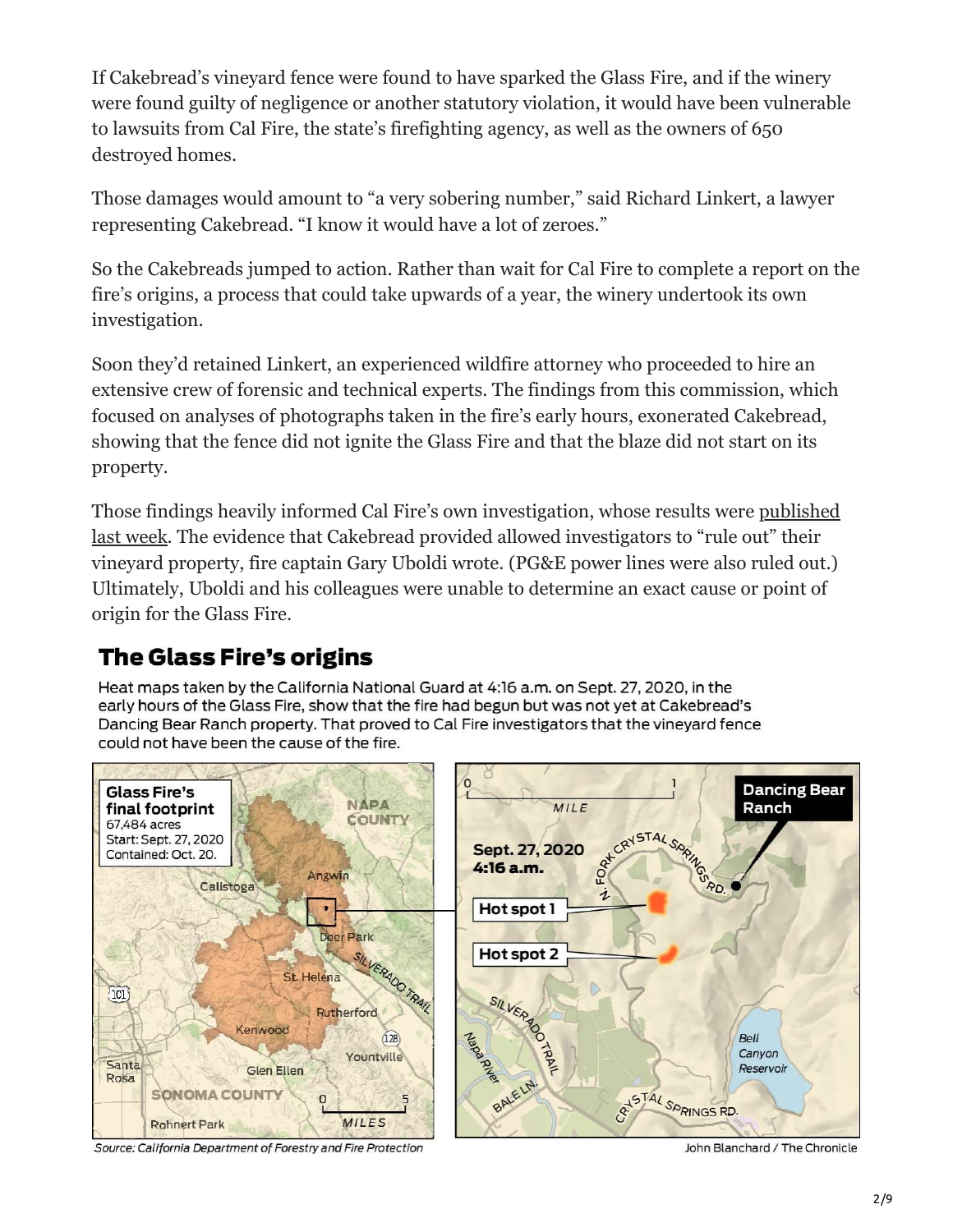It's common for Cal Fire to make use of privately funded research in its wildfire investigations, according to Ken Pimlott, a former director of Cal Fire who wasn't involved in inquiries into the Glass Fire. But the scope of the Cakebread study, unprecedented for a California winery, raises questions about the state's independence and points to possible new ways in which businesses with a lot to lose may seek to play a larger role in the future of natural-disaster accountability.

Of the 14 people interviewed for Uboldi's report, nine represented Cakebread.

Members of the Cakebread family swear they were seeking the truth, not simply absolution, and instructed their consultants accordingly. "If it was us, we were going to take our lumps with it. We wanted to understand what happened there," said co-owner Bruce Cakebread. "But if it wasn't us, we wanted to understand that, too."



The Glass Fire, seen here at Vineyard 29 in St. Helena on Sept. 28, 2020, ultimately burned 67,484 acres and destroyed 650 homes. Carlos Avila Gonzalez/The Chronicle 2020

[Cakebread Cellars is one of Napa's most storied names. Since the family first started its](https://www.sfchronicle.com/wine/article/Dolores-Cakebread-who-helped-turn-Napa-Valley-15645601.php) eponymous winery in 1973, it has developed a devoted following for its Chardonnay and Cabernet Sauvignon wines and for its luxurious tasting room on Highway 29 in Rutherford.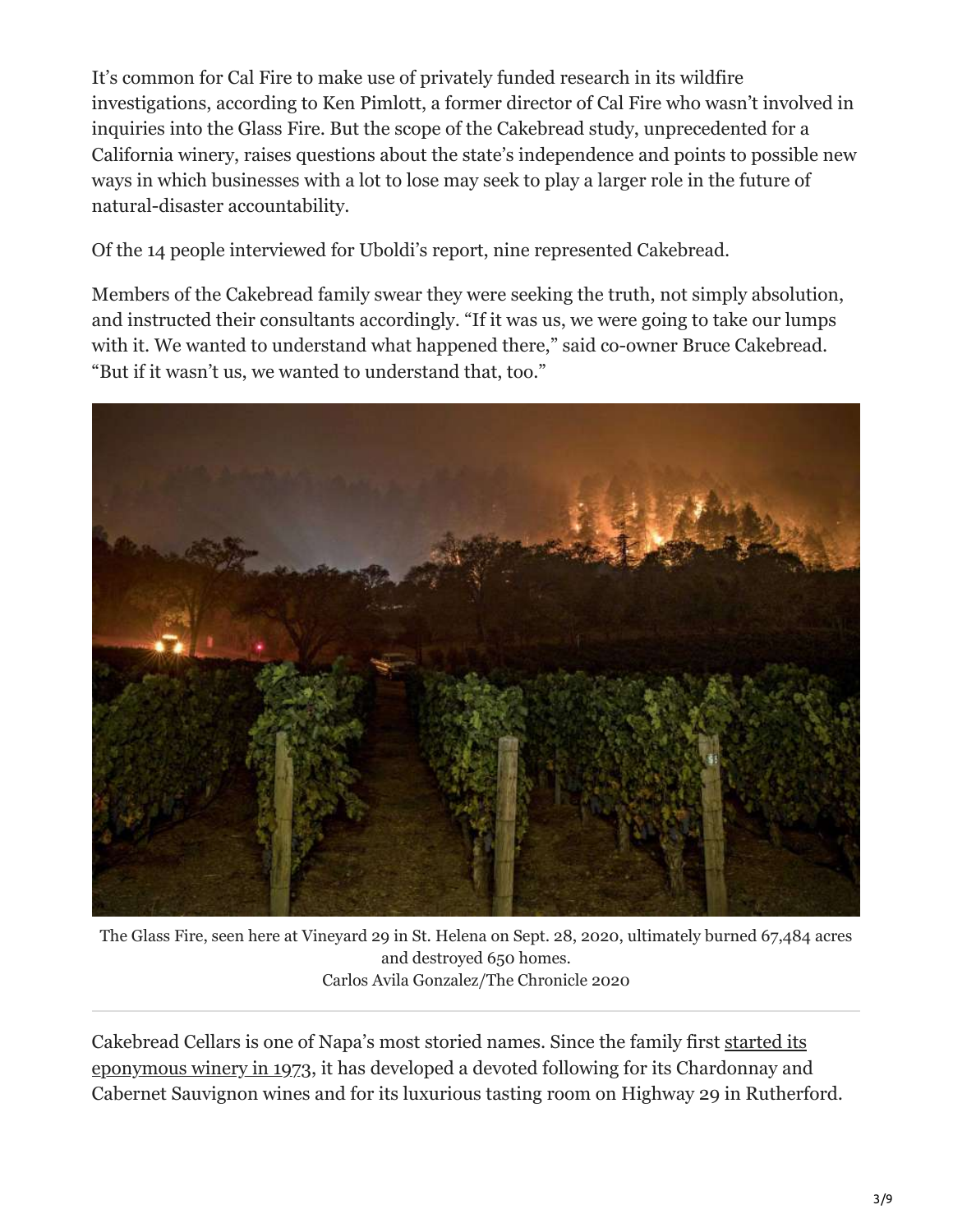The company's land holdings extend far beyond that Rutherford address. The Cakebreads own about 1,000 acres in Napa Valley, including a 210-acre parcel above St. Helena on Howell Mountain. They call their 27 acres of grapevines here Dancing Bear Ranch; Cakebread Cellars produces one of its highest-end red wines from here, sold for about \$150 per bottle.

Any implication that the winery was responsible for starting a massive wildfire would have threatened Cakebread's public image and its standing in the Napa wine community  $- a$ danger that the family understood from the start.

[A KTVU report](https://www.ktvu.com/news/cal-fire-focused-on-remote-vineyard-in-probe-into-cause-of-glass-fire) on Sept. 30 that Cal Fire was investigating the Dancing Bear Ranch electric fence created a sense of urgency to get in front of the story. "We had a lot of reputational damage," said CEO Mike Jaeger.

Jaeger and his team engaged Linkert the very same day. Typically, companies hire him two years after a fire, once they're already being sued, he said. Linkert assembled a brain trust an electrical engineer, forensic animator, fire investigator and fire engineer — to work on Cakebread's behalf.

The final bill hasn't yet been tallied, but Jaeger said the winery has spent "several hundred thousand dollars" on the project so far.

The main piece of exculpatory evidence: five photographs taken during the Glass Fire's first moments, between 3:37 and 3:54 a.m. Two were taken by Steve Burgess, the former owner of [Burgess Cellars](https://www.sfchronicle.com/food/wine/article/Arkansas-mogul-Gaylon-Lawrence-Jr-once-unknown-16217793.php), who snapped iPhone photos from his Howell Mountain porch just as the blaze was becoming visible. The images show a pitch-black night with bright orange flames advancing across a ridge. (Cakebread showed me the images but would not release them for publication, citing concerns that the images could be manipulated.)

Those photos turned out to contain key information, said Toby Terpstra, a forensic video technician whom Cakebread hired. Terpstra specializes in re-creating scenes based on photographs or videos, such as those taken at the scene of a vehicle accident. He often uses a technique called photogrammetry, which enables measurements to be taken from an image. Terpstra plotted the location of the fire at the time those photographs were taken.

# Wildfire Impacts

Food

[\\$2 million helicopters and vintage fire trucks: How...](https://www.sfchronicle.com/food/wine/article/2-million-helicopters-and-vintage-fire-trucks-16365020.php)

By Esther Mobley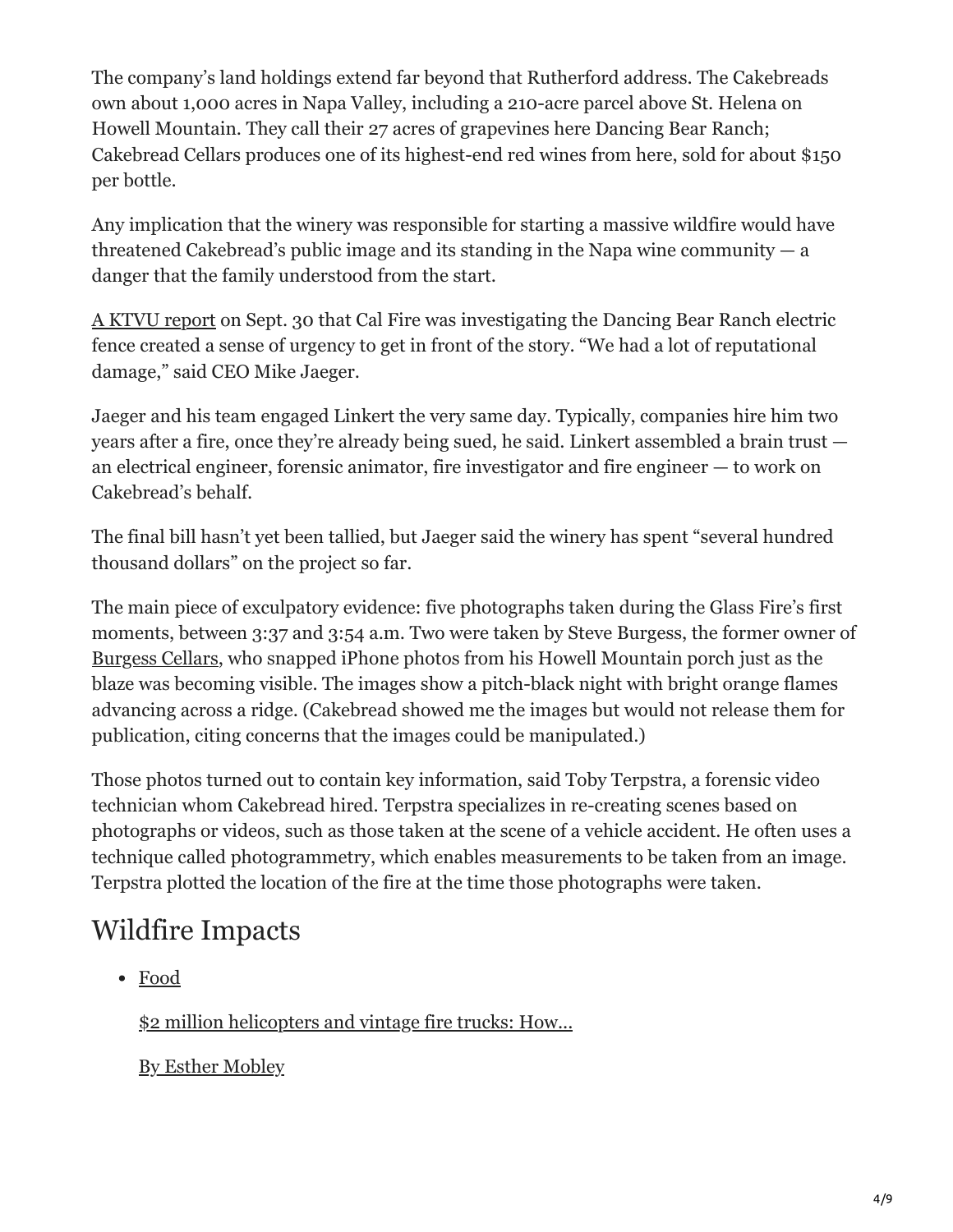Food

As California wineries lose insurance, some fear this...

By Esther Mobley

Food

[Why Bay Area wineries may](https://www.sfchronicle.com/food/wine/article/2-million-helicopters-and-vintage-fire-trucks-16365020.php) eventually struggle to sell...

#### Esther Mobley

According to Terpstra, his models revealed that by 4 a.m. on Sept. 27, the Glass Fire had already begun — but had not yet reached the area with the electric fence. Although the blaze did arriv[e at Dancing Bear Ranch sometime](https://www.sfchronicle.com/food/wine/article/winery-fire-insurance-california-16304533.php) before dawn, those early pictures offer incontrovertible proof, Cakebread's team believes, that it could not have been the origin point.

Cal Fire did not use photogrammetry techniques in its Glass Fire inves[tigation, and it's unclear whether it](https://www.sfchronicle.com/food/wine/article/Wine-sales-and-tourism-are-soaring-But-Bay-Area-16236683.php) has in the past. Pimlott, who retired from Cal Fire in 2018, was not familiar with it. The technology is not yet widespread, Terpstra said; he estimated about 50 companies in the country employ it. The U.S. Geological Survey is [now using photogrammetry](https://www.usgs.gov/centers/whcmsc/science/aerial-imaging-and-mapping?qt-science_center_objects=0) to create maps, and independent forensic technician John DeHaan said he has commissioned photogrammetry in fire investigations he's led in the past.







In December, when Cakebread's team presented Cal Fire with their findings — which came in the form of a highly produced short film  $-$  it changed the course of the official investigation, Uboldi's report suggested.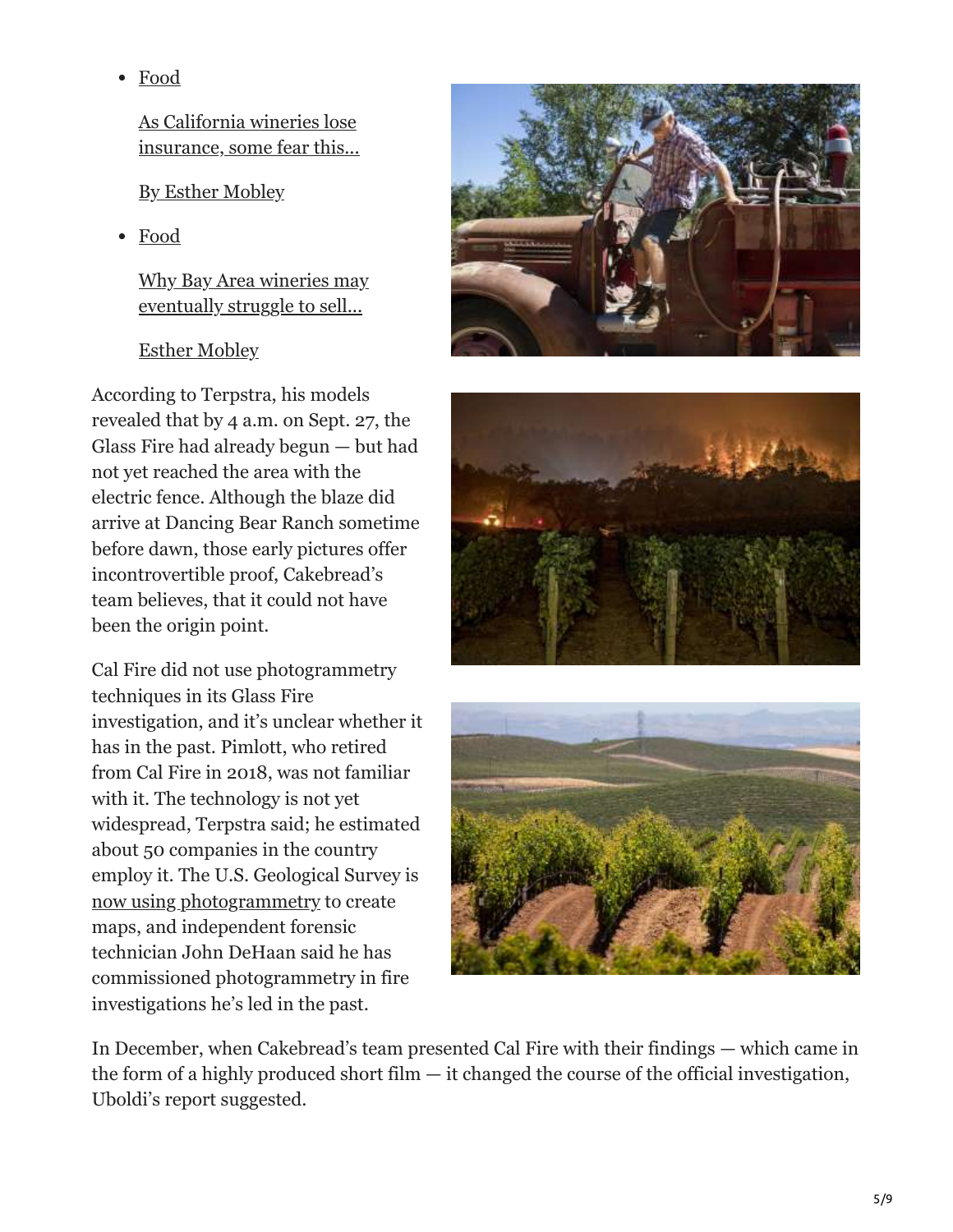"From the video and pictures, I saw I could rule out my prior identified location of interest for the origin of the fire at 300 North Fork Crystal Springs Road which is owned by Cakebread vineyards," Uboldi wrote.

Cal Fire did not respond to a request for comment for this story.

Heat maps collected by the California National Guard at 4:16 a.m. on Sept. 27 would eventually corroborate this, as a diagram in the Uboldi's report shows. The heat maps indicate that there was a period of time when the fire was burning but had not yet engulfed Dancing Bear Ranch.

Theoretically, that made the electric-fence hypothesis moot, but Cakebread's investigators insist that the fence could not have caused the fire anyway.

The winery had initially installed the fence to keep bears and deer from eating the grapes. But after finding that the animals could easily hop the fence, it switched to putting bird netting over the vines instead. The netting has done a better job of protecting the fruit, Bruce Cakebread said, and they hadn't turned the fence on for a couple of years.

Cal Fire investigators found the electric fence's controller set to the "off" position during their initial inspection of the property, according to the state report. . If someone had turned the fence back on, Bruce Cakebread said, he would have been notified under the company's protocol.

"One might easily mistake it for an origin area," Linkert said of the fence. The burn pattern on the ground, showing char in a V-pattern advancing up a slope, looked like a possible beginning, said Linkert. So it makes sense that Uboldi had focused on the fence so intently for the first few months.

But the results of the photogrammetry eliminated that possibility, Linkert said. With only one other, deenergized power line on Dancing Bear Ranch, that left no other ignition sources on Cakebread's land, according to him.

Cal Fire agreed.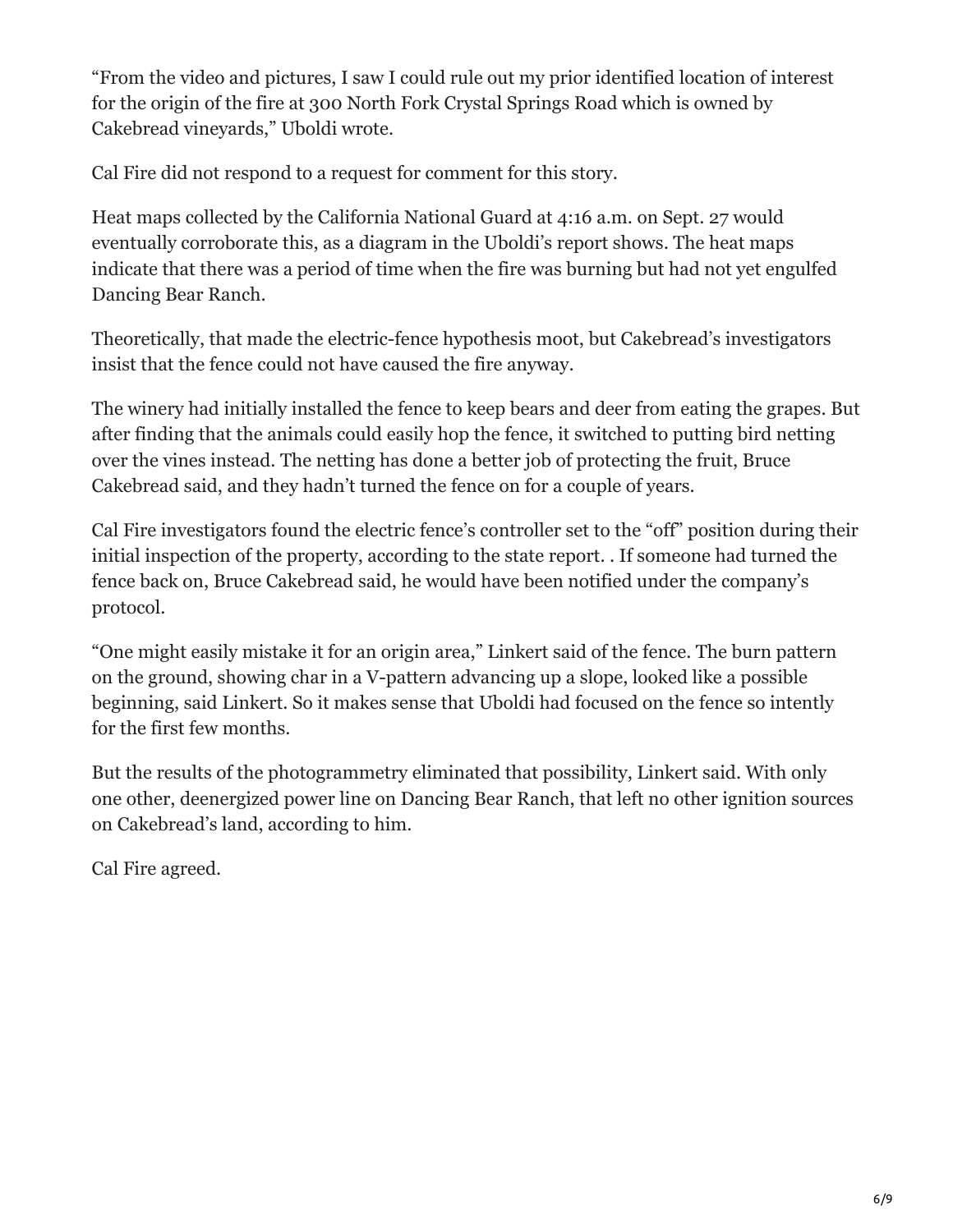

An electric fence at Dancing Bear Ranch was initially suspected by Cal Fire as a possible origin of the 2020 Glass Fire. The vineyard's owner undertook an extensive investigation at its own expense which ultimately showed that the fire could not have started there. Scott Strazzante/The Chronicle

As wildfires become more frequent and destructive in California, the stakes for holding someone accountable are growing higher, too. Victims who lose homes, businesses or loved ones can — and do — seek compensation. With residents and commercial property owners finding it [increasingly difficult to secure wildfire insurance](https://www.sfchronicle.com/food/wine/article/winery-fire-insurance-california-16304533.php), litigation may become an increasingly important part of that compensation process. And understanding the exact cause of each fire can help mitigate future disasters.

When a Cal Fire investigation comes up inconclusive, which is not a rare occurrence, it can be frustrating to victims.

"Everyone was hoping for a more definitive response from Cal Fire," said Sonoma County Supervisor Susan Gorin, who represents areas affected by the Glass Fire. She hopes more information may yet come to light: "There will certainly be more discussion about the origin."

[These dynamics take on unique meaning in Wine Country, which has suffered numerous](https://www.sfchronicle.com/california-wildfires/article/Wine-Country-won-t-stop-burning-It-s-a-15666365.php) megafires in recent years. While a winery or vineyard has not been found culpable for sparking any of those blazes, these rural agricultural parcels often contain fuel sources electrical equipment, large propane storage tanks and power tools.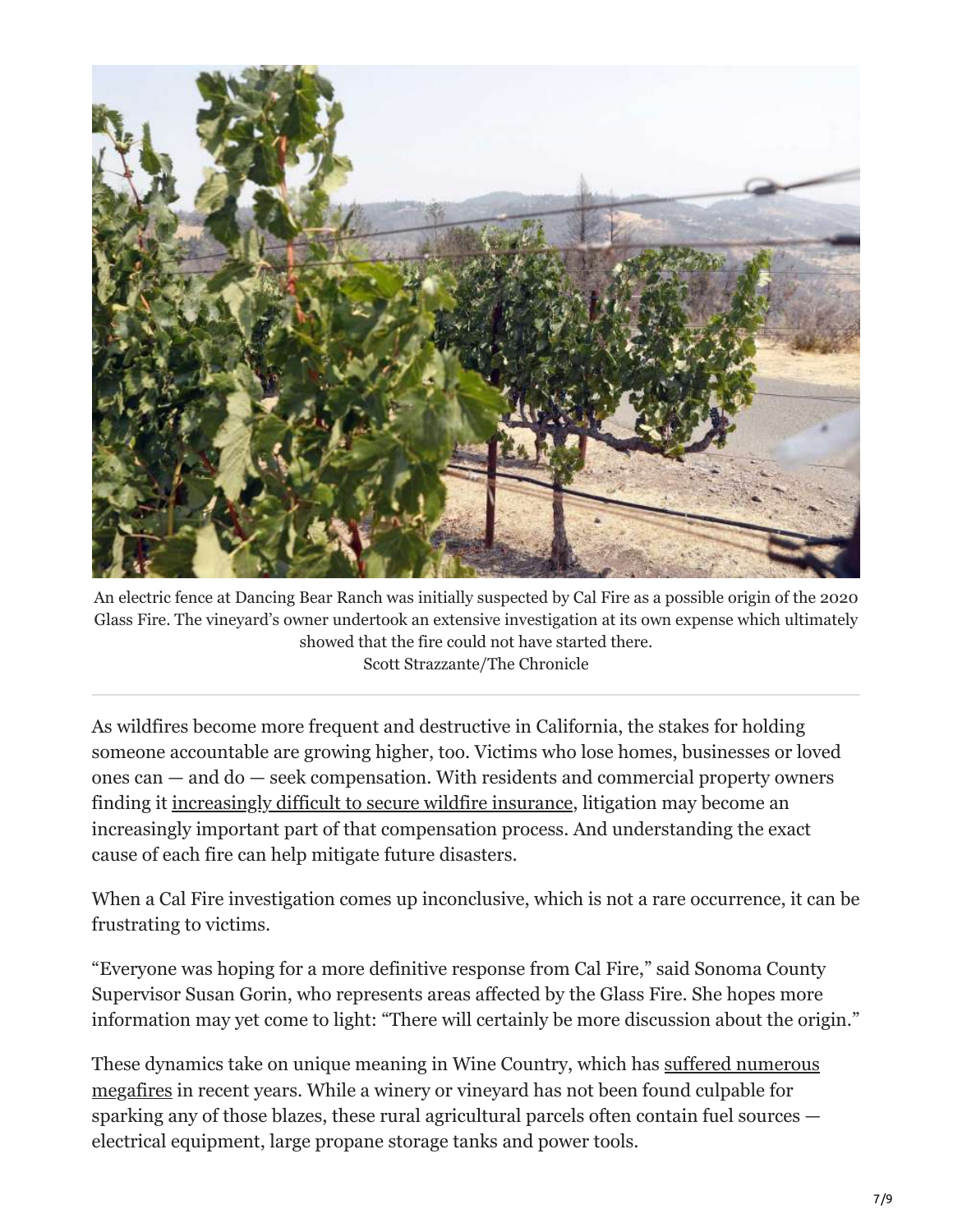Wineries are also often public-facing businesses, dependent on the goodwill of customers and wary of the sort of public-relations nightmare that PG&E has endured.

On top of that, wealthy businesses such as wineries may be able to offer resources that [perpetually under-resourced](https://www.sfchronicle.com/politics/article/Disastrous-fire-season-has-Cal-Fire-running-out-13210912.php) Cal Fire lacks. If an individual or a business has collected its own information — as insurance companies frequently do — Cal Fire will want to look at it.

"At the end of the day, Cal Fire or the local unit is responsible for conducting the investigation, but any public agency will rely on bringing in additional experts," said Pimlott, the retired Cal Fire director. Conducting an examination like this "really takes expertise that's available both in the public and private sector."

Such an arrangement presents ethical questions: Can evidence be credible if its collection is funded by an interested party? "There's a clear conflict of interest there," said Timothy Ingalsbee, executive director of Firefighters United for Safety, Ethics and Ecology, a nonprofit that promotes wildland management practices.

Nevertheless, multiple experts confirmed, it's standard for Cal Fire to incorporate information provided by private investigators working on behalf of an insurance carrier or a company like Cakebread. All relevant information should be considered and reviewed, no matter who collected it, Ingalsbee said.

"A lot of it comes back to the integrity of the private-sector investigator," said forensic technician DeHaan. The attitude, he said, is "we're going to look at all the options and test all the hypotheses and keep our minds open."

Pimlott said Cal Fire corroborates outside information it receives and carefully guards investigations against meddling.

"You are always protecting the area of origin like a crime scene," he said. "It doesn't mean a crime was committed, but they are treated like that."

Just like people accused of crimes, companies implicated in wildfire causation have varying means to spend on their defenses. Cakebread's investigation could set a new example for how businesses can work to clear their names of wrongdoing. But not every business, not even every Napa Valley winery, has several hundred thousand dollars for such an endeavor.

For the Cakebreads, the arrival of the Cal Fire report seemed to mark the end of a long, anxiety-ridden saga. While it's possible the winery could still face lawsuits from victims, Linkert said the extent of the evidence they collected and its endorsement by Cal Fire would likely dissuade such actions. If someone wanted to file a suit, Linkert said, he's confident that they'd change their minds after seeing the high-production video he showed Cal Fire.